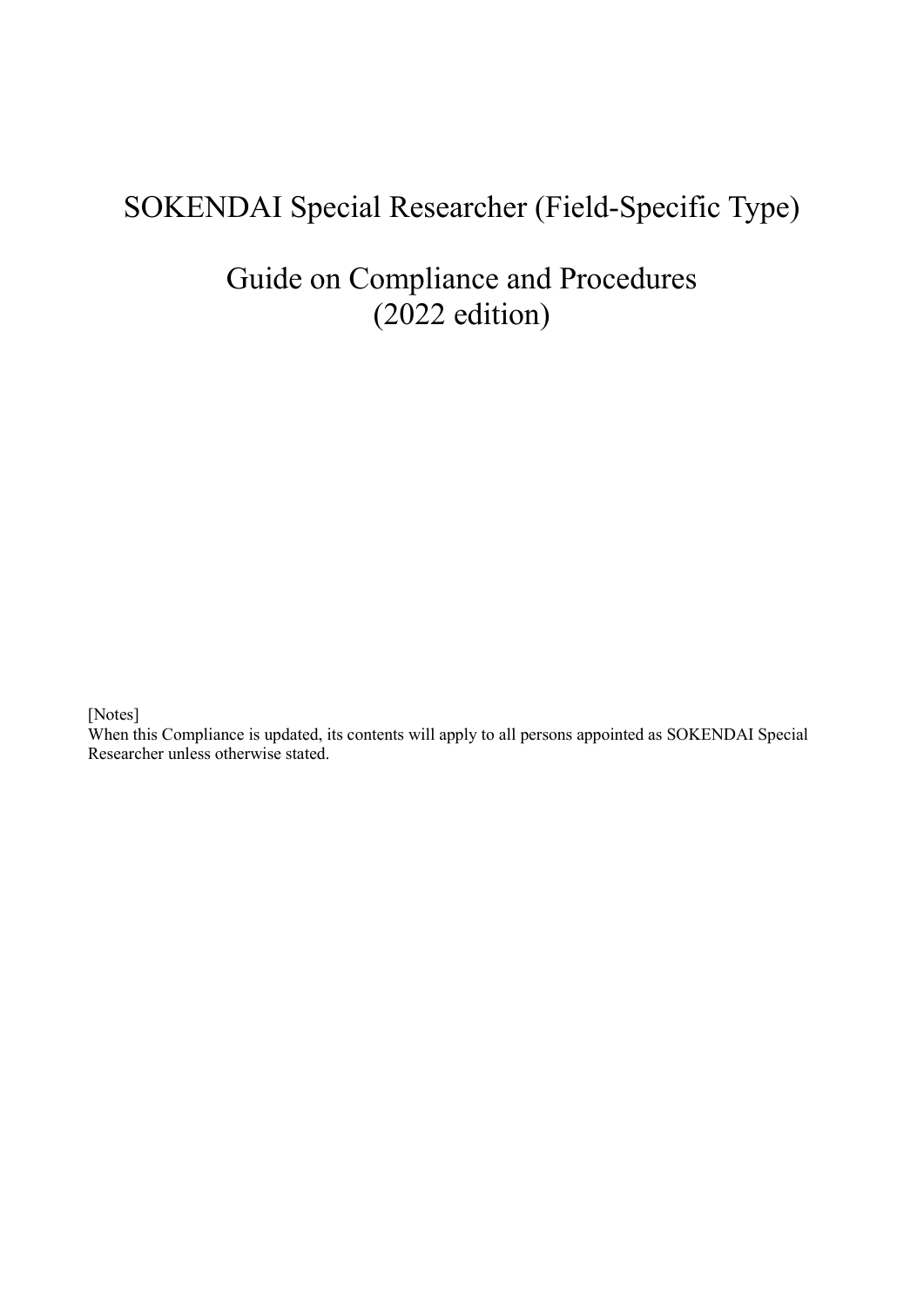# **Contents**

- 1. Objectives and Compliance of the SOKENDAI Special Researcher Program
- 1-1. Objectives of the Program
- 1-2. Compliance
- 1-3. Tax Processing, Social Insurance, and Pension
- 1-4. Submission of Reports
- 1-5. Research Misconduct
- 1-6. Unauthorized Use of Research Funds
- 1-7. Encouragement of Outreach Activities
- 1-8. Suspension or Termination of Appointment, Suspension of Benefits and Request for Return
- 2. Fellowship Provisions
- 2-1. Research Support Grants
- 2-2. Research Expenses
- 3. Receiving Other Scholarships and Research Grants
- 4. Disclosure of information on special researcher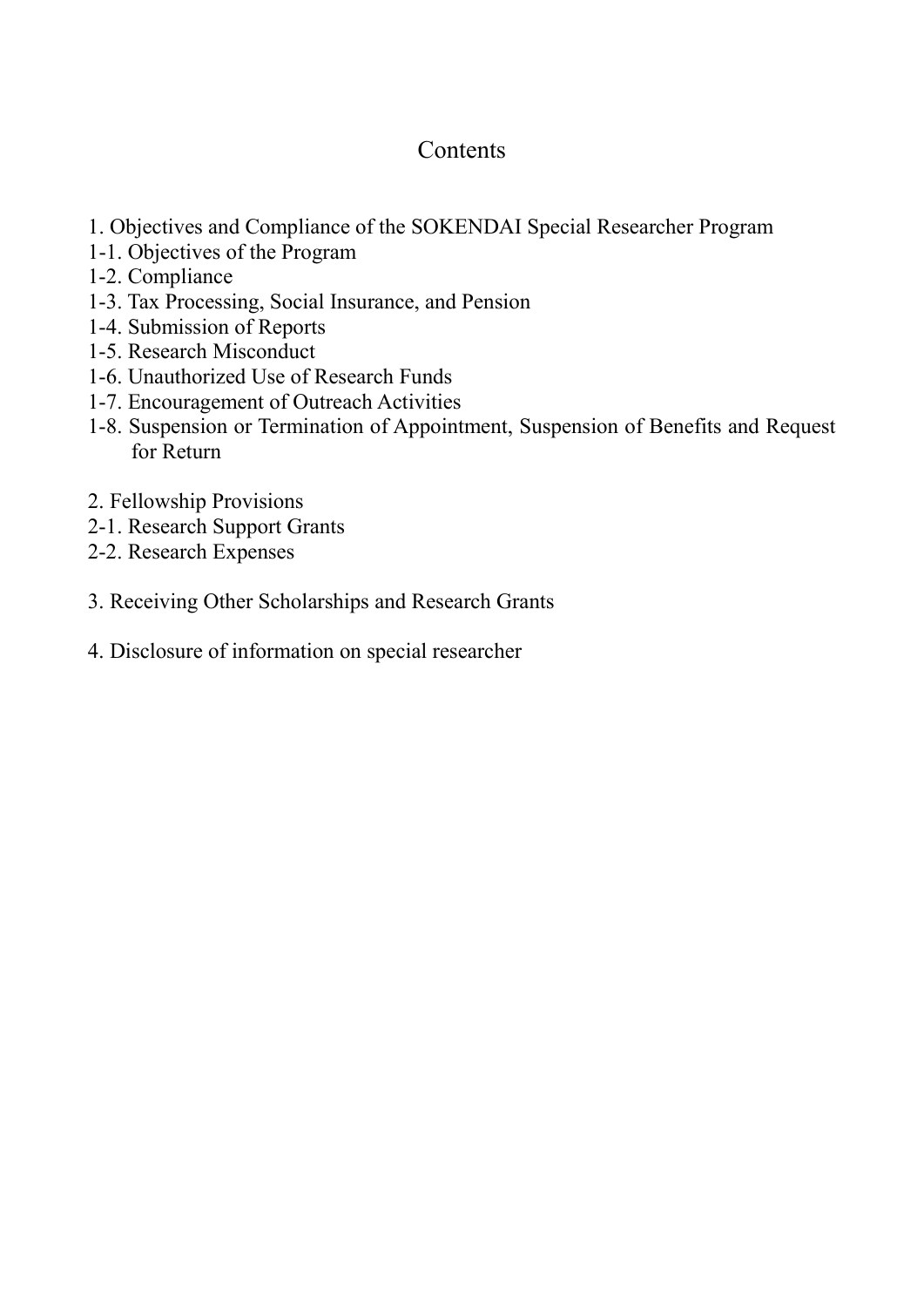1. Objectives and Compliance of the SOKENDAI Special Researcher Program

1-1. Objectives of the Program

The SOKENDAI Special Researcher Program is a program for fostering future leaders in basic and academic research by appointing SOKENDAI students as special researchers and providing them with fellowship benefits (hereinafter referred to as "fellowships") consisting of research support grants and research expenses for a period of up to three years.

This program is implemented under the auspices of the Ministry of Education, Culture, Sports, Science and Technology's "University Fellowship Program for the Creation of Innovation in Science and Technology". In addition to providing financial support during their studies, special researchers will be provided with a program to support their career path to research positions in research institutions and private companies.

## 1-2. Compliance

Special researchers must comply with the following:

- (1) Special researchers must be enrolled in a doctoral program of SOKENDAI during their period of appointment.
- (2) Special researchers must concentrate on their research based on the research plan described in the application during their period of appointment.
- (3) Special researchers must submit a research progress report at a designated time each year, a research report at the end of the appointment period, and an employment status questionnaire at the end of the doctoral course.
- (4) Special researchers must participate in lectures, workshops, etc. designated by this university for the purpose of enhancing their research abilities and acquiring career paths as researchers.
- (5) Special researchers are not eligible to receive scholarships, etc. paid by SOKENDAI or the "parent institutes (the Inter-University Research Institutes to which the special researchers belong)" during the term of appointment.
- (6) Special researchers cannot receive a salary, executive compensation etc, which can be considered as stable income sufficient to cover living expenses (more than 2.4 million yen per year (before taxes)) from SOKENDAI, parent institutes, or companies\*.

\*They may take jobs intended for temporary income (part-time jobs, research assistantships, corporate internships, etc.).

1-3. Tax Processing, Social Insurance, and Pension

**The research support grant is treated as miscellaneous income under Tax law and is subject to income tax and resident tax\*. Please file an income tax return every year and pay taxes appropriately.** If it is found that you have not properly processed your tax matters, your appointment may be discontinued and your research support grant revoked.

If you are currently a dependent of a person who is responsible for supporting you (parent, etc.), you may need to go through the procedure at the workplace of the person responsible for supporting you, so please inquire at their workplace. Please contact your local municipalities for information on enrollment procedures for National Health Insurance, National Pension Insurance, etc.

A "Certificate of Fellowship" for the previous year will be issued around January or February of each year.

\*For students from China and India, income tax exemption is available by submitting an "APPLICATION FORM FOR INCOME TAX CONVENTION" to the local tax office. The Program Office will inform those who are eligible at the time of appointment procedures.

### 1-4. Submission of Reports

Special researchers are required to submit reports at the following times.

(1) "Research Progress Report (Form 1)" must be submitted from January 1 to 31 each year.

\*For the special researchers who start of appointment in October, it must be submitted from July 1 to 31 each year.

(2) "Research Report (Form 2)" must be submitted at the end of the appointment period.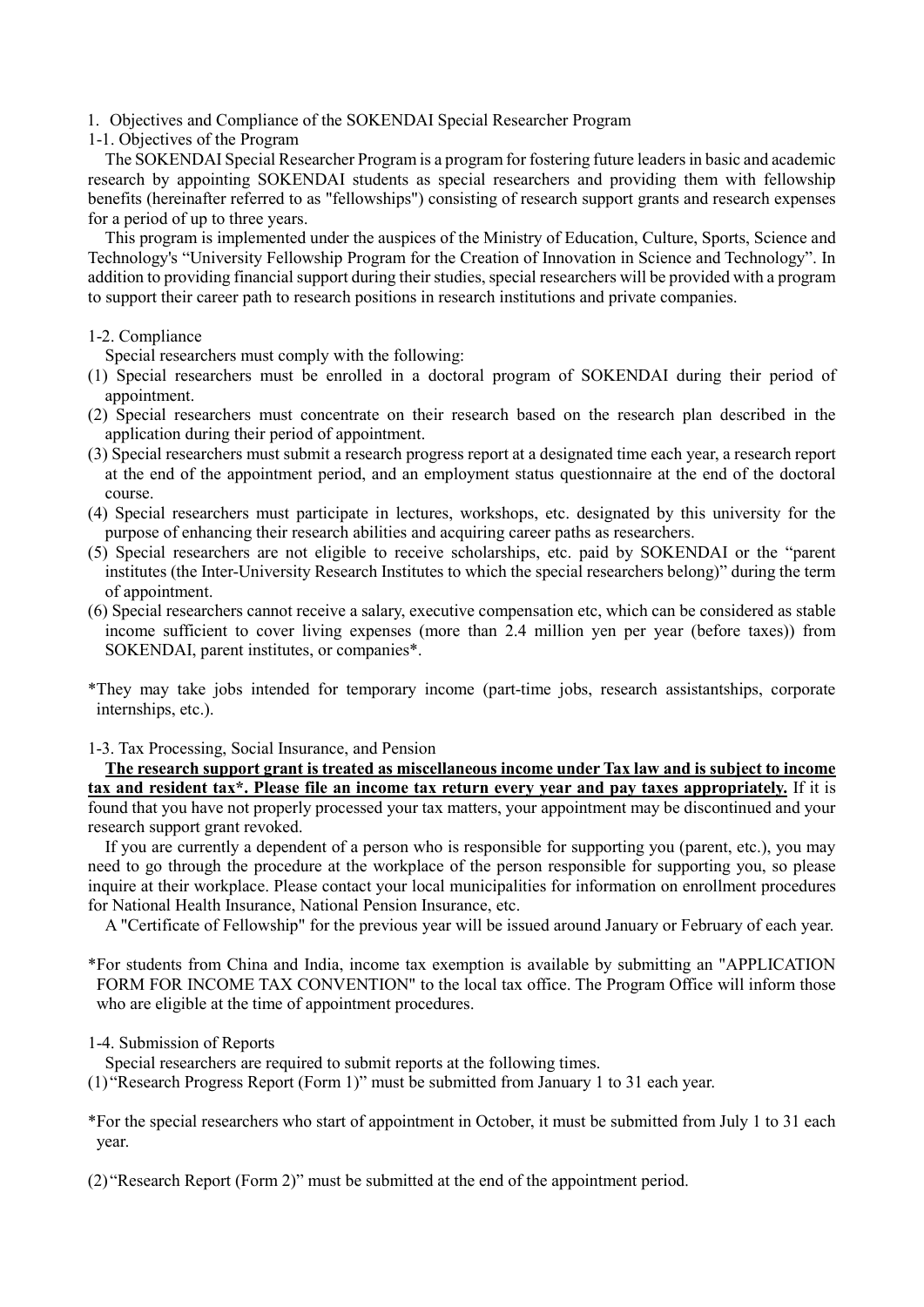- (3) "Questionnaire for SOKENDAI New Graduates" must be submitted at the time of degree acquisition or withdrawal from school.
- 1-5. Research Misconduct

Special researchers must comply with the "Regulations Concerning the Handling of Misconduct in Research Activities at SOKENDAI [\(http://kitei.soken.ac.jp/doc/gakugai/rule/340.html\)](http://kitei.soken.ac.jp/doc/gakugai/rule/340.html)" and participate in lectures and workshops on the prevention of research misconduct designated by the Steering Committee of SOKENDAI Special Researcher Program.

#### 1-6. Unauthorized use of Research Funds

Special researchers must not commit to improper use of research funds. Major examples of unauthorized use of research funds are as follows.

#### (1) Deposits

Disbursement of research expenses from the institution by instructing vendors to conduct fictitious transactions, prepare false invoices, etc., and having the vendor manage the money.

- (2) Pool Money (fake business trip, fake gratuity) Illegally requesting travel expenses or gratuities by falsifying business trip applications or attendance records, etc., and having the money managed by a laboratory or individual.
- (3) Rewriting Documents (substitution, change of goods, change of location)

Having a vendor prepare a false invoice, etc., so that the research expenses are paid by the organization to which the researcher belongs, and having the vendor deliver different goods than those actually contracted.

In addition to the above, collusion in the misuse of research expenses received by other researchers will also be considered as misuse.

#### 1-7. Encouraging Outreach Activities

Since the SOKENDAI Special Research Program is funded by taxpayers' money, special researchers are expected to return the results of their research activities to the public and to disseminate them to the public and society in an easy-to-understand manner.

It is possible to use the research funds to pay for outreach activities such as publication fees for academic journals to present research results, website development, research results, preparation of pamphlets for publicity, and general publicity activities for research results.

#### (What are Outreach Activities?)

Outreach activities go beyond the concept of mere information dissemination to convey research content and results in easy-to-understand terms to people, and involve friendly interactions between those who promote science and technology and those who enjoy it.

Example: Public symposiums, children, and teachers, open campuses, open laboratories, on-site lectures, study classes, science cafes, etc.

1-8. Suspension or Termination of Appointment, Suspension of Benefits and Request for Return

In the event that the performance of the obligations of the special researcher listed in 1-2. is deemed insufficient, or the President determines that the situation falls under any of the following items, the appointment of the special researcher will be suspended or cancelled, the fellowship will be suspended without qualification, and the fellowship corresponding to the period of ineligibility of appointment will be promptly returned.

- (1) If the special researcher has completed the doctoral course and obtained a degree.
- (2) If, after appointment, you receive a scholarship from the Japanese Government (Monbukagakusho) Scholarship Program, a research fellowship from the Japan Society for the Promotion of Science (JSPS), or a scholarship provided by a foreign government.
- (3) When it is clear that you will not be able to continue your research due to illness, etc.
- (4) When the special researcher takes a leave of absence from SOKENDAI.
- (5) If the special researcher withdraws from SOKENDAI (including expulsion)
- (6) In the event disciplinary action is taken against them
- (7) In the case of poor academic performance or conduct
- (8) If there is a significant problem with the progress of the research and it is judged that the desired research results cannot be achieved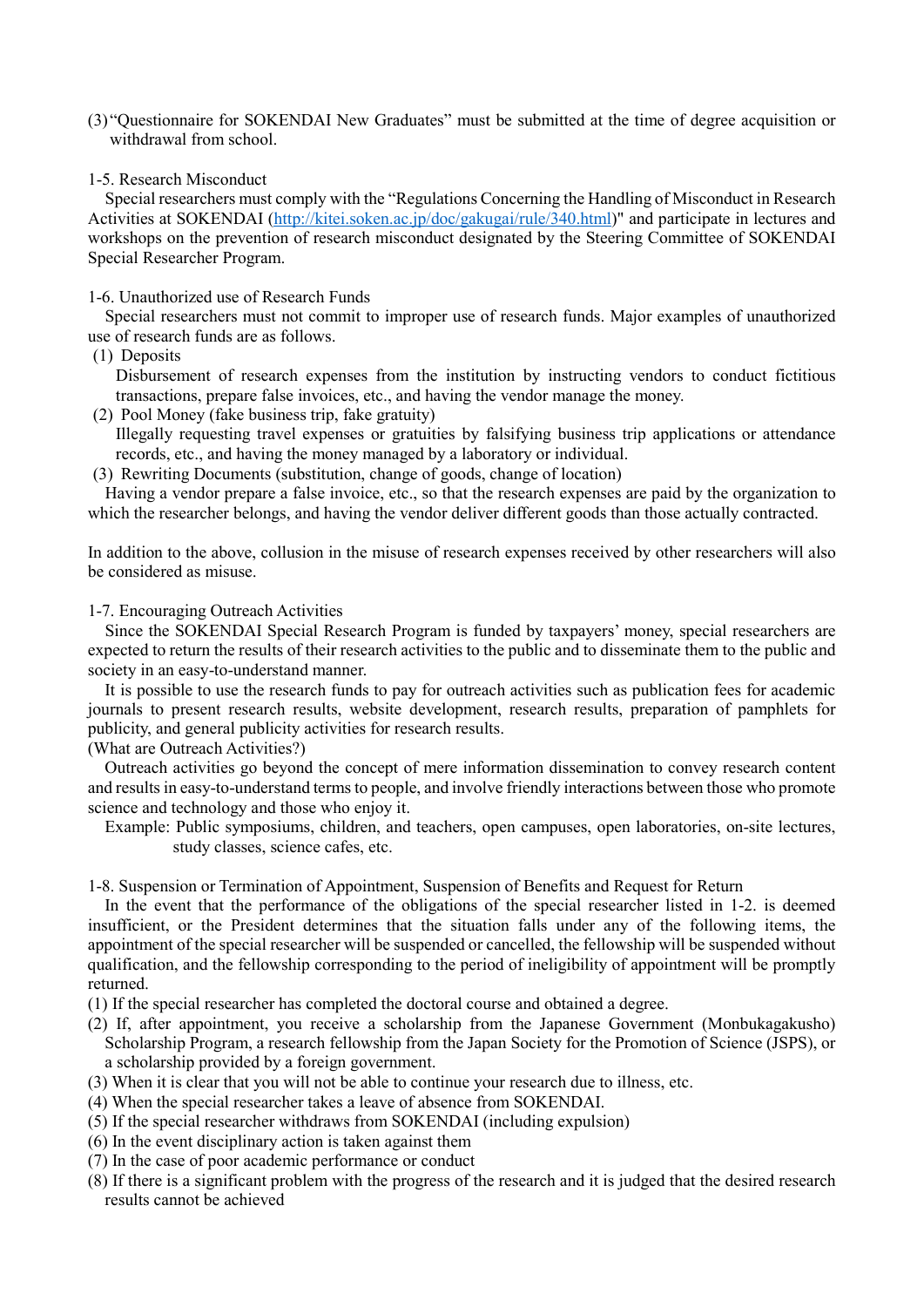(9) In the event that documents required for post-application procedures are not submitted on time.

(10) In the event any false statement is found in the application documents after appointment

(11) In the event of research misconduct

(12) In the event of improper use of research funds

(13) Upon the request to resign

(14) In the event of any other clearly inappropriate behavior as a special researcher.

\*Resignation before the end of the term

Special researchers who wish to resign during the term, must submit a "Letter of Resignation (Form 3)" to the Program Office.

※In the event of appointment, resignation, or discontinuation in the middle of the term, the amount of the research support grant for that month will be reduced as follows.:

| Category                                            | Criteria for Reduction                           |
|-----------------------------------------------------|--------------------------------------------------|
| If appointed between the 1st and 15th of the month  | No reduction at all for the relevant month       |
| If appointed on or after the 16th of the month      | 1/2 of the amount for the month will be reduced. |
| In case of resignation/cancellation from the 1st to | The entire amount for the month will be reduced. |
| the 15th of the month                               |                                                  |
| Resignation/Cancellation after 16th day of month    | 1/2 of the amount for the month will be reduced. |
| Resignation /Cancellation on the last day of month  | No reduction at all for the relevant month       |
| In case of death                                    | No reduction at all for the relevant month       |

2. Fellowship Provisions

2-1. Research Support Grant

(1) Grant Amount

JPY190,000 (monthly)

(2)Payment Date

In principle, two months grant will be paid on the 20th of even-numbered months (or the immediately preceding business day if it falls on a Saturday, Sunday, or national holiday). However, the date of the payment may be late depending on various reasons.

(3)Bank transfer address

Payment will be made to an account in the name of the special researcher at a bank or credit union in Japan. Special researcher who wish to change the bank account (including the name of the bank account), must notify the Program Office.

(4) Other

Research expenses are subject to taxation as miscellaneous income.

2-2. Research Expenses

(1) Available amount

JPY220,000 (annual)\*

\*Please note that the usable amount for each fiscal year varies depending on the period of appointment. For example, if appointment commences in October, the usable amount for the first year will be JPY110,000.

(2) Method of Use

Delegated accounting by the university or parent institute. Please refer to the "Guidelines for Research Expenses (for SOKENDAI Special Researchers)" for details on how to use the funds.

\*The amount of fellowship may be revised.

### 3. Receiving Other Scholarships and Research Grants

(1) Special researchers are not eligible to receive the following scholarships concurrently

a) Japan Society for the Promotion of Science Grant for Research Fellows

b) Scholarships under the Japanese Government Scholarship Program for Foreign Students (MEXT)

c) Scholarships from the government of the student's home country or related organizations (for international